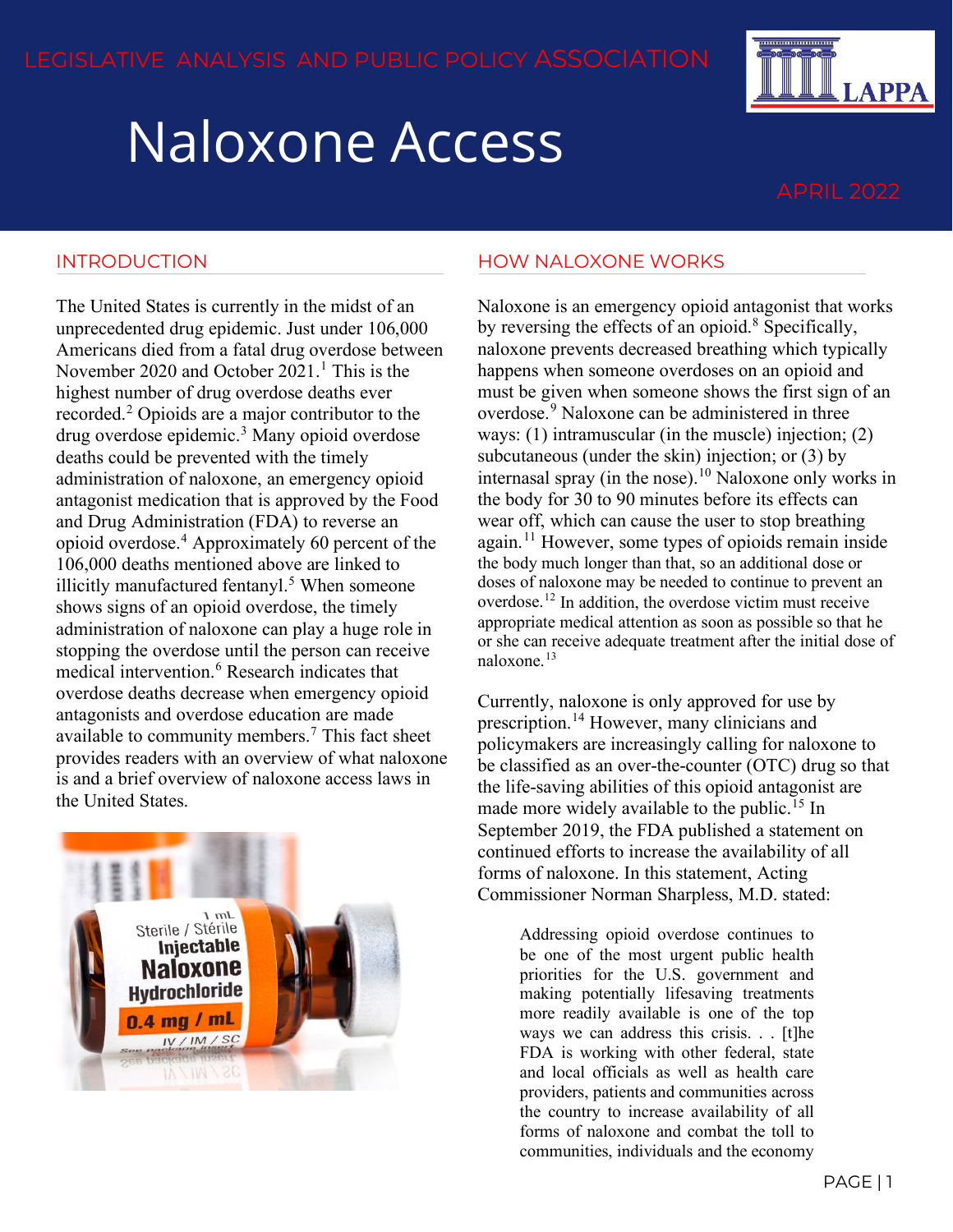resulting from opioid abuse and addiction. . . [m]aking naloxone more widely available in every pharmacy as an approved over-the-counter (OTC) product would also be an important public health advancement – one we have been working on at the FDA.<sup>[16](#page-2-9)</sup>

## CURRENT STATUS OF NALOXONE ACCESS LAWS

Naloxone access laws delineate how someone may legally access naloxone in a particular state or jurisdiction. This includes which individuals can prescribe, dispense, or administer naloxone and what forms of civil or criminal immunity are provided, if any, for the use of the opioid reversal drug.[17](#page-2-10) All 50 states and the District of Columbia have some form of naloxone access law.<sup>[18](#page-2-11)</sup> Almost all allow physicians, pharmacists, advanced practitioner nurses, individuals at risk of an opioid overdose, and the family and friends of those individuals to administer naloxone.<sup>[19](#page-2-12)</sup> However, state law varies significantly on who is provided immunity for an act or omission performed in good faith related to prescribing or administering naloxone. As of March 2022, 39 states and the District of Columbia provide criminal immunity for dispensing naloxone to a layperson.<sup>[20](#page-2-13)</sup> Fortyfive states and the District of Columbia provide civil immunity for dispensing naloxone to a layperson.[21](#page-2-14) Lastly, 38 states provide immunity from professional sanctions for dispensing naloxone.[22](#page-2-15)

Despite the varying breadth of naloxone access laws, the Centers for Disease Control and

Prevention (CDC) reported that not enough naloxone is getting into the hands of those who need it most.<sup>[23](#page-2-16)</sup> The CDC found that rural counties were three times more likely to be a low-dispensing county compared to a metropolitan county. Further, the CDC found that there were disparities in how pharmacies dispensed naloxone, even when state law allowed for uniform pharmacy dispensation.<sup>[24](#page-2-17)</sup> In an effort to encourage access to naloxone, the Office of National Drug Control Policy (ONDCP), Executive Office of the President, in collaboration with LAPPA, recently released the *[Model](https://legislativeanalysis.org/model-expanded-access-to-emergency-opioid-antagonists-act/)  [Expanded Access to Emergency Opioid Antagonists Act](https://legislativeanalysis.org/model-expanded-access-to-emergency-opioid-antagonists-act/)* to provide legislators and policymakers with a legislative template for the expansion of naloxone access laws. $2<sup>5</sup>$  In addition, there are many local efforts to find innovative ways to get naloxone into the hands of the people who need it most. For example, in Carter County, Tennessee, the county health department is partnering with a drug prevention organization, the Carter County Drug Prevention Coalition, to provide voluntary training to children on the administration of naloxone.<sup>[26](#page-2-19)</sup> While the idea of children as young as six years old learning how to administer an emergency opioid antagonist might seem unconventional, Jilian Reece, drug prevention educator and director of the coalition notes ". . . I'd rather a kid should go through the trauma of giving Narcan than see their parent die." $^{127}$  $^{127}$  $^{127}$ 

## **CONCLUSION**

Naloxone is a lifesaving emergency opioid antagonist. The benefits of expanding access to naloxone are significant. These include saving the lives of a recordbreaking number of individuals suffering from opioid use disorder and experiencing an opioid overdose.

<span id="page-1-0"></span><sup>1</sup> F.B. Ahmad, et al., *Provisional Drug Overdose Death Counts*, NAT'L CTR. HEALTH STATISTICS (March 16, 2022), [https://www.cdc.gov/nchs/nvss/vsrr/drug-overdose-data.htm.](https://www.cdc.gov/nchs/nvss/vsrr/drug-overdose-data.htm)

<span id="page-1-2"></span><span id="page-1-1"></span><sup>2</sup> *Id*. 3 *Opioid Overdose*, SUBSTANCE ABUSE AND MENTAL HEALTH SERV. ADMIN. (accessed April 1, 2022), [https://www.samhsa.gov/medication-assisted-treatment/medications-counseling-related-conditions/opioid-overdose.](https://www.samhsa.gov/medication-assisted-treatment/medications-counseling-related-conditions/opioid-overdose)

<span id="page-1-3"></span><sup>4</sup> *What is Naloxone*, SUBSTANCE ABUSE AND MENTAL HEALTH SERV. ADMIN. (accessed April 1, 2022), [https://www.samhsa.gov/medication-assisted-treatment/medications-counseling-related-conditions/naloxone.](https://www.samhsa.gov/medication-assisted-treatment/medications-counseling-related-conditions/naloxone)

<span id="page-1-5"></span><span id="page-1-4"></span><sup>5</sup> *2022 A Critical Year to Address Worsening Drug Overdose Crisis*, AMERICAN MED. ASS'N. (Jan. 11, 2022)[, https://www.ama](https://www.ama-assn.org/about/leadership/2022-critical-year-address-worsening-drug-overdose-crisis)[assn.org/about/leadership/2022-critical-year-address-worsening-drug-overdose-crisis](https://www.ama-assn.org/about/leadership/2022-critical-year-address-worsening-drug-overdose-crisis) citing to *Provisional Drug Overdose Death Counts*, NAT'L CTR.HEALTH STAT. (updated Mar. 16, 2022), [https://www.cdc.gov/nchs/nvss/vsrr/drug-overdose-data.htm#dashboard.](https://www.cdc.gov/nchs/nvss/vsrr/drug-overdose-data.htm#dashboard) 6 SUBSTANCE ABUSE AND MENTAL HEALTH SERV. ADMIN., *supra* note 3.